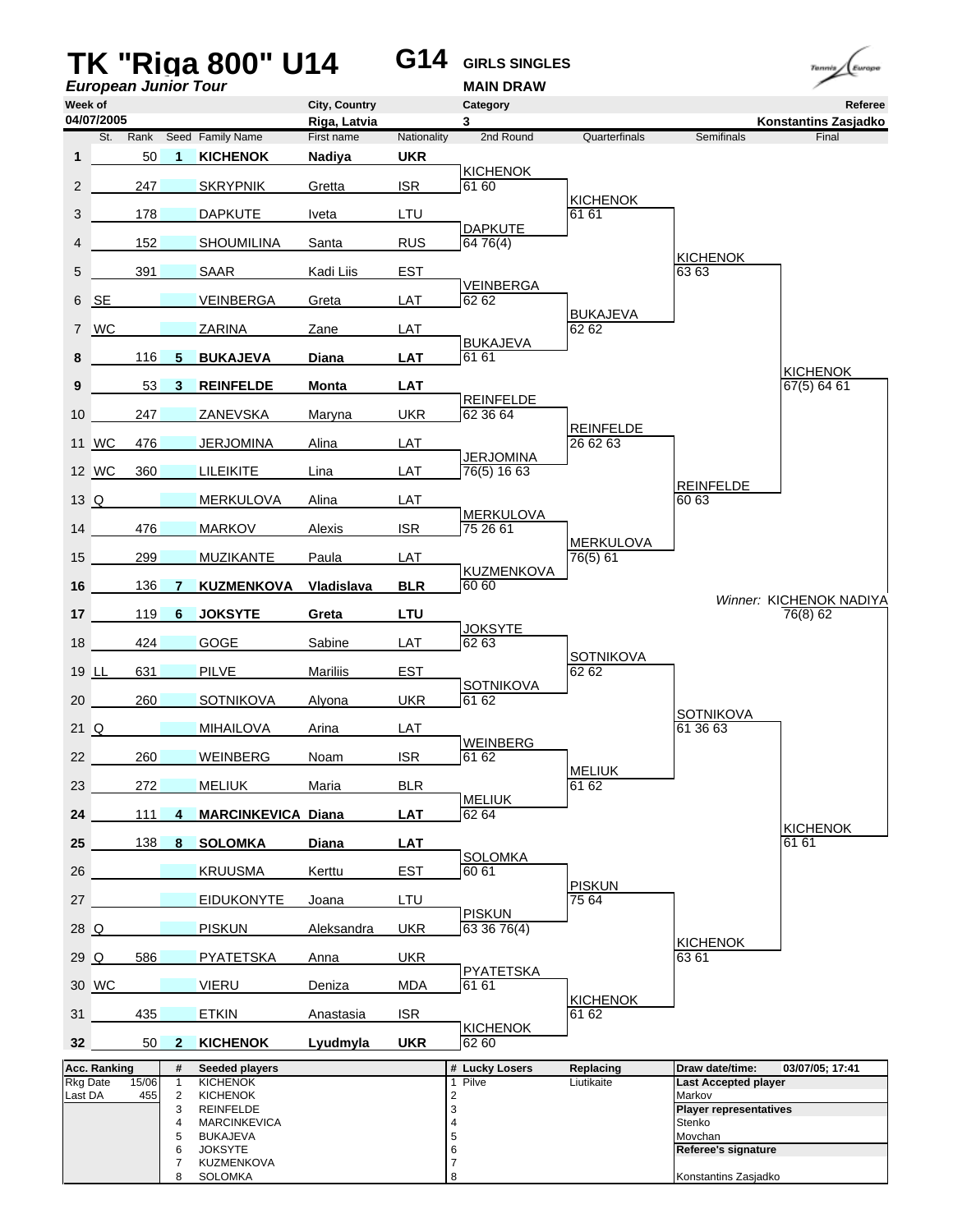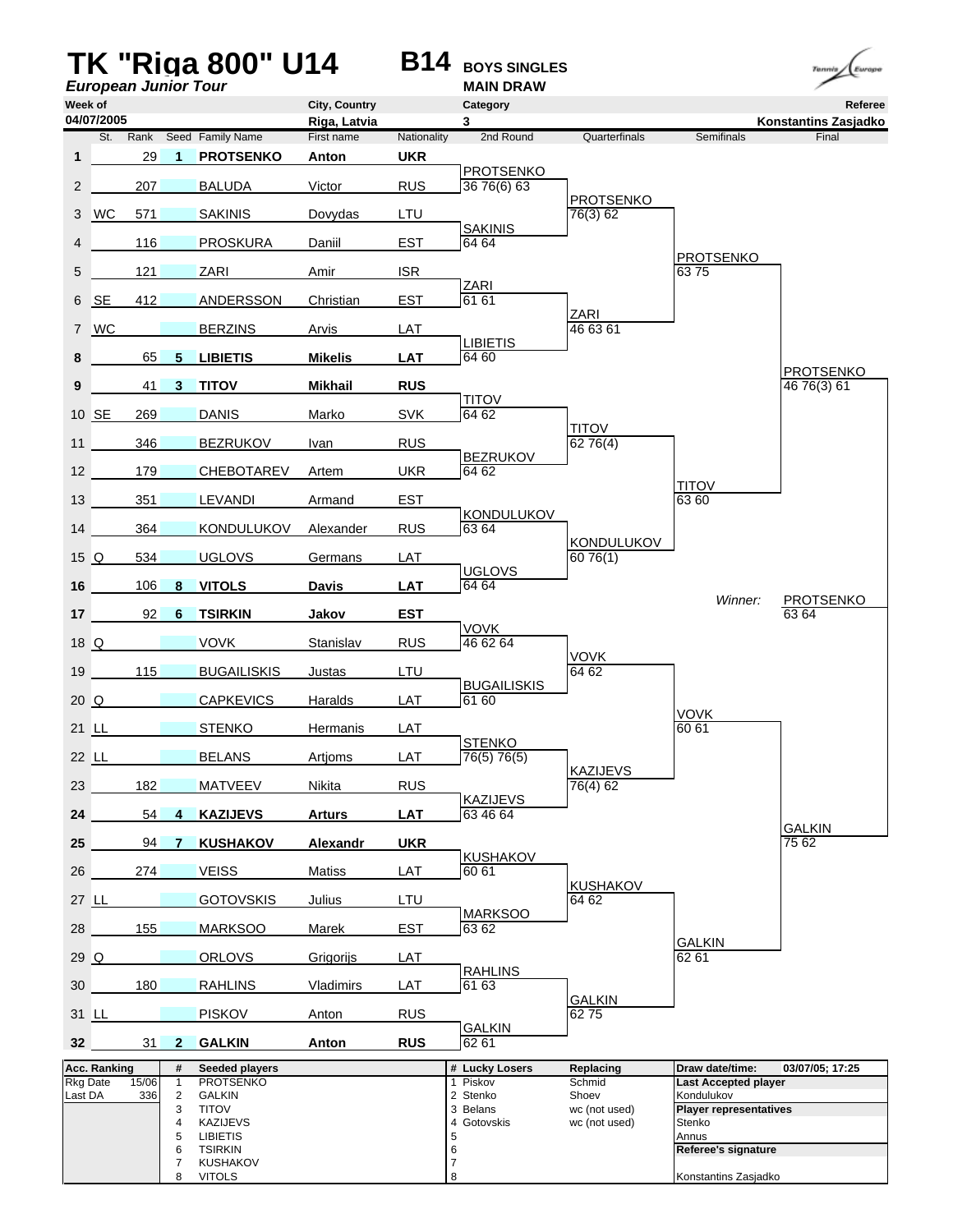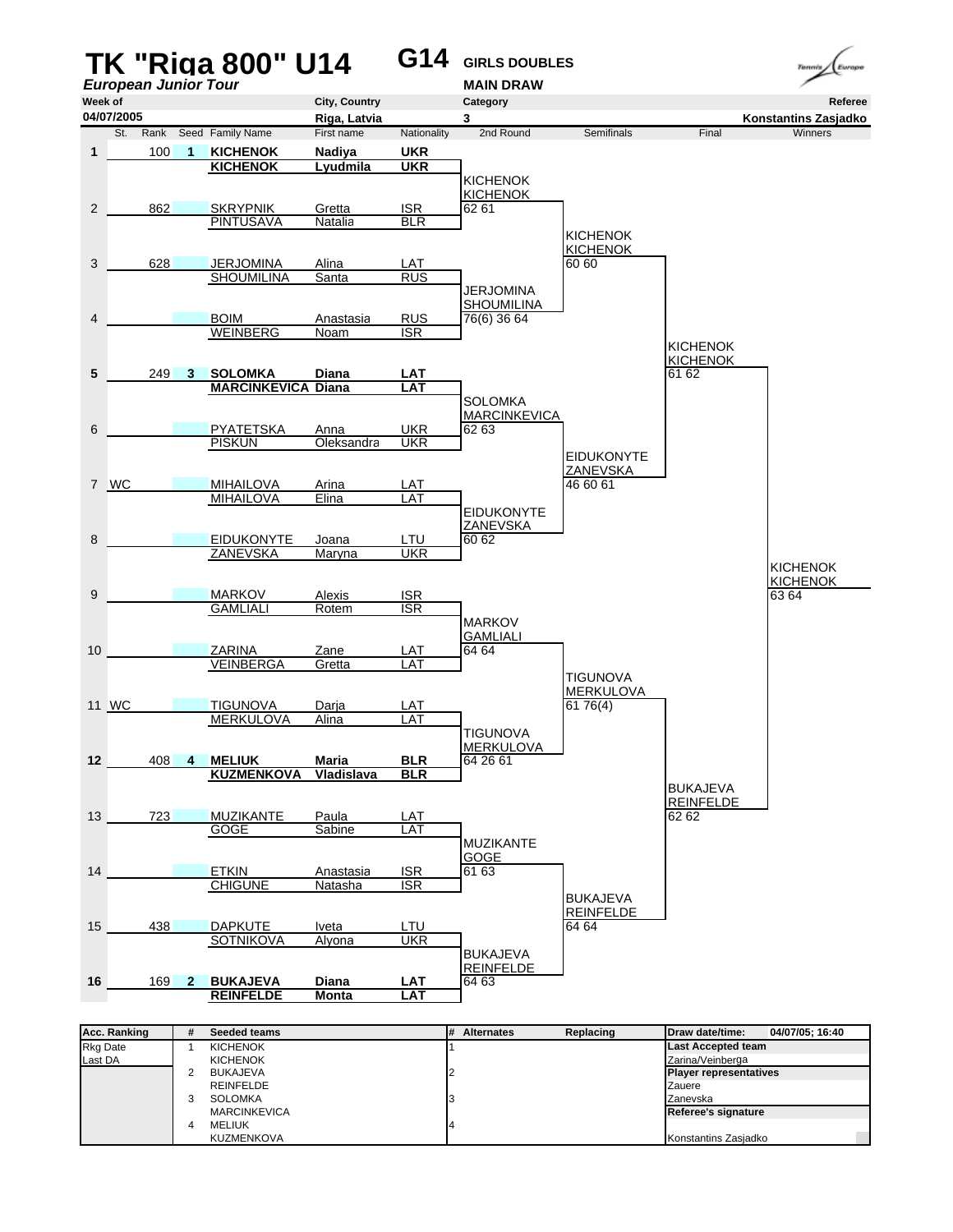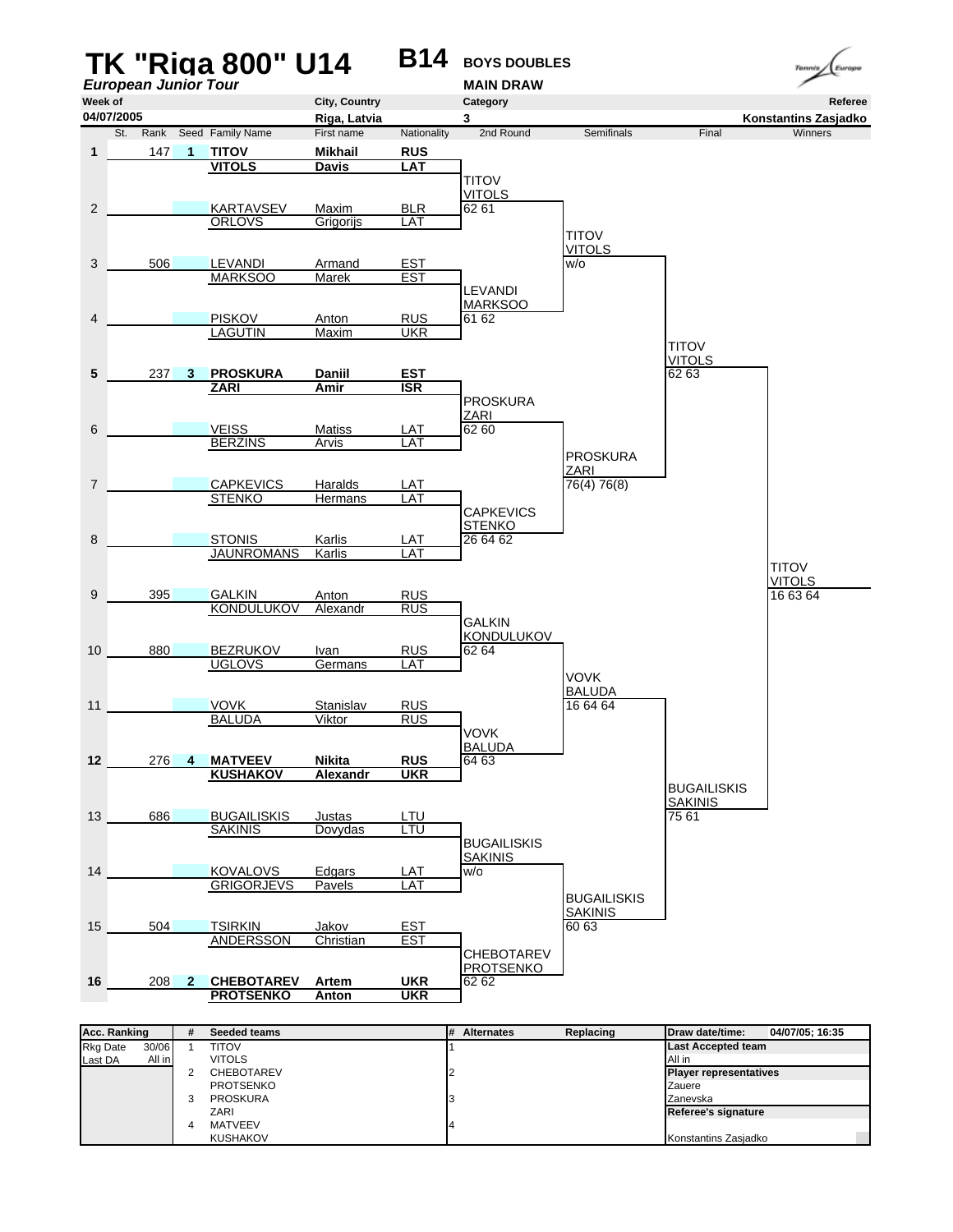| <b>European Junior Tour</b>     |                                |                         | <b>TK "Riga 800" U14</b>                |                        | G14                       | <b>GIRLS SINGLES</b><br><b>QUALIFYING DRAW</b> |                           | Europe<br>Tennis                                                  |
|---------------------------------|--------------------------------|-------------------------|-----------------------------------------|------------------------|---------------------------|------------------------------------------------|---------------------------|-------------------------------------------------------------------|
| Week of                         |                                |                         |                                         | City, Country          |                           | Category                                       |                           | Referee                                                           |
| 04/07/2005                      |                                |                         |                                         | Riga, Latvia           |                           | 3                                              |                           | Konstantins Zasjadko                                              |
| St.<br>1                        | 476                            | $\overline{1}$          | Rank Seed Family Name<br><b>CHARINA</b> | First name<br>Valerija | Nationality<br><b>LTU</b> | 2nd Round                                      | Finals                    | Qualifiers                                                        |
| $\overline{2}$                  |                                |                         | <b>BYE</b>                              |                        |                           | <b>CHARINA</b>                                 |                           |                                                                   |
|                                 |                                |                         |                                         |                        |                           |                                                | <b>MIHAILOVA</b>          |                                                                   |
| 3                               |                                |                         | <b>MIHAILOVA</b>                        | Arina                  | LAT                       | <b>MIHAILOVA</b>                               | 64 57 62                  |                                                                   |
| 4                               |                                |                         | <b>MACKEVICA</b>                        | Ineta                  | LAT                       | 62 62                                          |                           | <b>MIHAILOVA</b>                                                  |
| 5                               |                                |                         | <b>MOVCHAN</b>                          | Polina                 | <b>UKR</b>                | <b>MOVCHAN</b>                                 |                           | 64 61                                                             |
| 6                               |                                |                         | <b>STATKUS</b>                          | Katrina                | LAT                       | 62 63                                          | <b>MOVCHAN</b>            |                                                                   |
| $\overline{7}$                  |                                |                         | <b>MAGI</b>                             | Johanna                | <b>EST</b>                | <b>MAGI</b>                                    | 60 64                     |                                                                   |
| 8                               |                                |                         | <b>PLECISTAJA</b>                       | <b>Margarita</b>       | <b>LAT</b>                | 62 60                                          |                           |                                                                   |
| 9                               | 586                            | $\mathbf{2}$            | <b>PYATETSKA</b>                        | Anna                   | <b>UKR</b>                |                                                |                           |                                                                   |
| 10 <sup>1</sup>                 |                                |                         | <b>BYE</b>                              |                        |                           | <b>PYATETSKA</b>                               |                           |                                                                   |
| 11                              |                                |                         | <b>LABEJA</b>                           | Kristina               | LAT                       |                                                | <b>PYATETSKA</b><br>63 61 |                                                                   |
| 12 <sup>2</sup>                 |                                |                         | <b>GAMLIELI</b>                         | Rotem                  | <b>ISR</b>                | LABEJA<br>6363                                 |                           |                                                                   |
| 13                              |                                | 6 <sup>1</sup>          | <b>CHU</b>                              | Alice                  | <b>USA</b>                |                                                |                           | <b>PYATETSKA</b><br>60 61                                         |
| 14                              | <b>Contract Contract State</b> |                         | <b>MIHAILOVA</b>                        | Elina                  | <b>LAT</b>                | <b>MIHAILOVA</b><br>60 60                      |                           |                                                                   |
| 15                              |                                |                         | <b>BOIM</b>                             | Anasatasia             | <b>RUS</b>                |                                                | <b>BOIM</b><br>62 61      |                                                                   |
|                                 |                                |                         |                                         |                        |                           | <b>BOIM</b>                                    |                           |                                                                   |
| 16                              |                                | 8                       | <b>POPKOVA</b>                          | Ksenija                | <b>EST</b>                | 61 63                                          |                           |                                                                   |
| 17 <sup>2</sup>                 | 615                            | $\overline{\mathbf{3}}$ | <b>PINTUSAVA</b>                        | <b>Natalia</b>         | <b>BLR</b>                | <b>PINTUSAVA</b>                               |                           |                                                                   |
| 18                              |                                |                         | <b>BYE</b>                              |                        |                           |                                                | <b>MERKULOVA</b>          |                                                                   |
| 19                              |                                |                         | <b>FEDORENKO</b>                        | Oksana                 | <b>UKR</b>                | <b>MERKULOVA</b>                               | 64 16 76(0)               |                                                                   |
| 20                              |                                | $\mathbf{7}$            | <b>MERKULOVA</b>                        | Alina                  | LAT                       | 62 63                                          |                           | <b>MERKULOVA</b>                                                  |
| 21                              |                                |                         | <b>CHIGUINE</b>                         | Nataliya               | <b>ISR</b>                | CHIGUINE                                       |                           | 63 62                                                             |
| 22                              |                                |                         | <b>ANDRIANOVA</b>                       | Evita                  | LAT                       | 60 46 63                                       |                           |                                                                   |
| 23                              |                                |                         | <b>GORBATENKO</b>                       | Aleksandra             | LAT                       |                                                | <b>PILVE</b><br>61 26 75  |                                                                   |
| 24                              | 631                            | $5 -$                   | <b>PILVE</b>                            | <b>Mariliis</b>        | <b>EST</b>                | <b>PILVE</b><br>60 61                          |                           |                                                                   |
| 25                              | 622                            | $\overline{4}$          | <b>VANEM</b>                            | Kersten                | <b>EST</b>                |                                                |                           |                                                                   |
| 26                              |                                |                         | <b>PISKUN</b>                           | Oleksandra             | <b>UKR</b>                | <b>PISKUN</b><br>6275                          |                           |                                                                   |
| 27                              |                                |                         | <b>TIGUNOVA</b>                         | Darja                  | LAT                       |                                                | <b>PISKUN</b><br>64 61    |                                                                   |
| 28                              |                                |                         | <b>SAVITSKAYA</b>                       | Ksenia                 | <b>RUS</b>                | <b>TIGUNOVA</b><br>76(0) 61                    |                           |                                                                   |
| 29                              |                                |                         | JELISEJEVA                              | Aleksandra             | LAT                       |                                                |                           | <b>PISKUN</b><br>61 61                                            |
|                                 |                                |                         |                                         |                        |                           | <b>DJOMINA</b>                                 |                           |                                                                   |
| 30 <sup>°</sup>                 |                                |                         | <b>DJOMINA</b>                          | Olga                   | LAT                       | 63 60                                          | <b>SENKO</b>              |                                                                   |
| 31                              |                                |                         | <b>KOROLOVA</b>                         | Julija                 | <b>LAT</b>                | <b>SENKO</b>                                   | 75 61                     |                                                                   |
| 32                              |                                |                         | <b>SENKO</b>                            | <b>Elina</b>           | <b>LAT</b>                | 61 61                                          |                           |                                                                   |
| Acc. Ranking<br><b>Rkg Date</b> | 15/06                          | #<br>$\mathbf{1}$       | Seeded players<br><b>CHARINA</b>        |                        |                           | # Alternates<br>1                              | Replacing                 | Draw date/time:<br>01/07/05; 19:57<br><b>Last Accepted player</b> |
| Last DA                         | All in                         | $\overline{2}$<br>3     | PYATETSKA<br><b>PINTUSAVA</b>           |                        |                           | $\overline{2}$<br>3                            |                           | All in<br><b>Player representatives</b>                           |
|                                 |                                | 4<br>5                  | VANEM<br><b>PILVE</b>                   |                        |                           | 4<br>5                                         |                           | Stefenbergs<br>Fedorenko                                          |
|                                 |                                | 6                       |                                         |                        |                           | 6                                              |                           | Referee's signature                                               |
|                                 |                                | 7<br>8                  |                                         |                        |                           | $\overline{7}$<br>8                            |                           | Konstantins Zasjadko                                              |